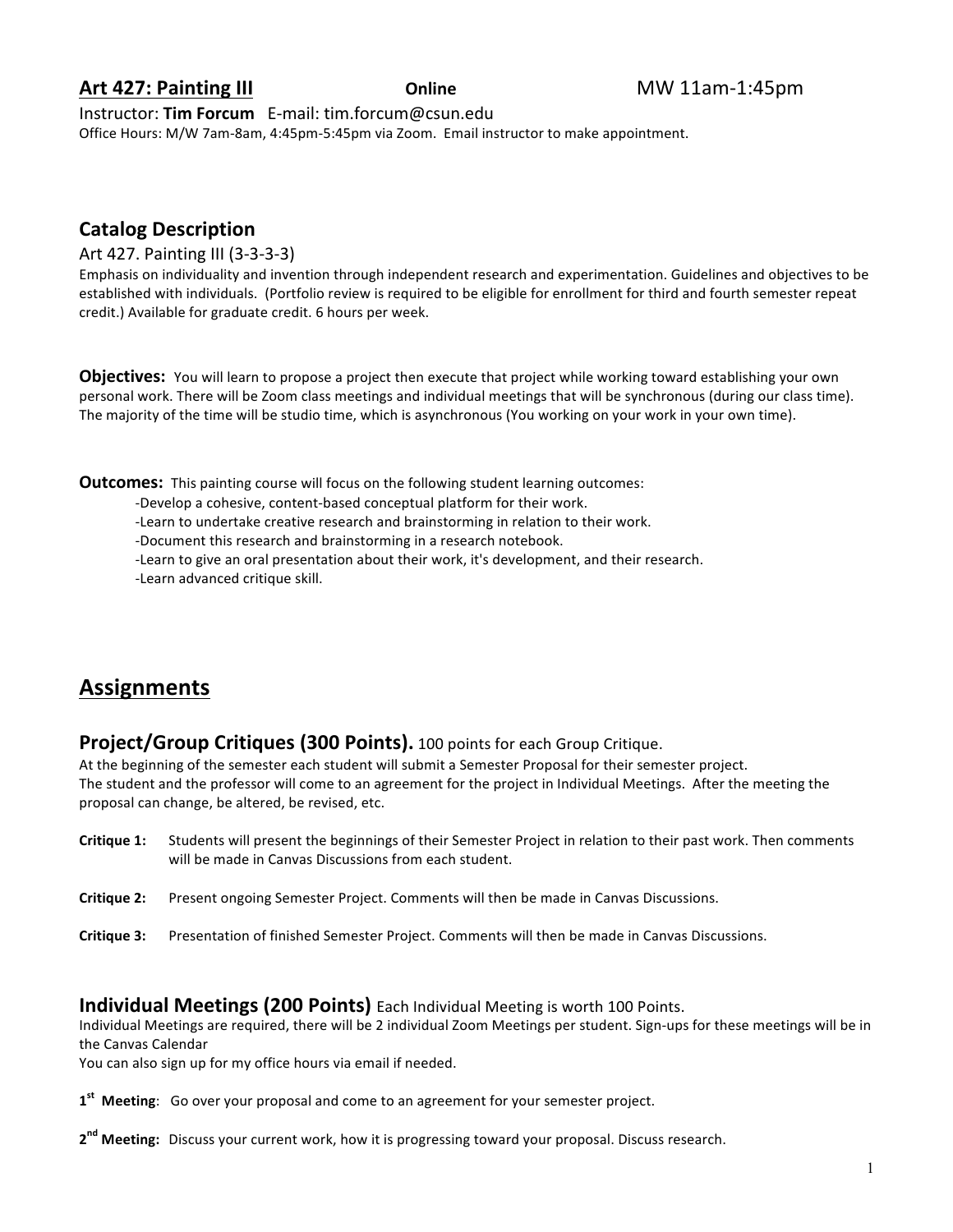### **Updates (150)** 50 points for each update.

There will be 3 updates in which you will be uploading images of your work in progress in Discussion in Canvas.

# **Research Notebook (100 Points)**

Over the course of the semester, you should document your daily studio practice, inspirations, influential artists, and thoughts about your ongoing project through a Research Notebook, which can be an actual notebook/sketchbook or digital documentation.

10 Artists: You will research 10 Contemporary Artists. Consider diversity in the artist that you choose. You will include *images* of the Artist's work. You should keep notes on items such as the artist's statement, press releases, reviews, essays, etc. Write a brief synopsis on each artist. Submitted as a PDF.

# **Grading**

The following graded assignments will be averaged at the end of the semester to determine your grade. Final grades are on  $a +$ /- system.

| Group Critiques/Project    | 3@100 pts | 300 pts. |
|----------------------------|-----------|----------|
| <b>Individual Meetings</b> | 2@100 pts | 200 pts. |
| Updates                    |           | 150 pts. |
| Research Notebook          |           | 100 pts. |
| About You                  |           | 50 pts   |
| Semester Project Proposal  |           | 50 pts   |
|                            |           |          |

Total: 850 points

#### **Attendance**

The course is being taught as a combination of synchronous and asynchronous. It is mostly asynchronous, all studio time will be conducted on your own. Critiques will be conducted virtually via zoom and your attendance is required. Please make all efforts to attend, as live discussions cannot be made up.